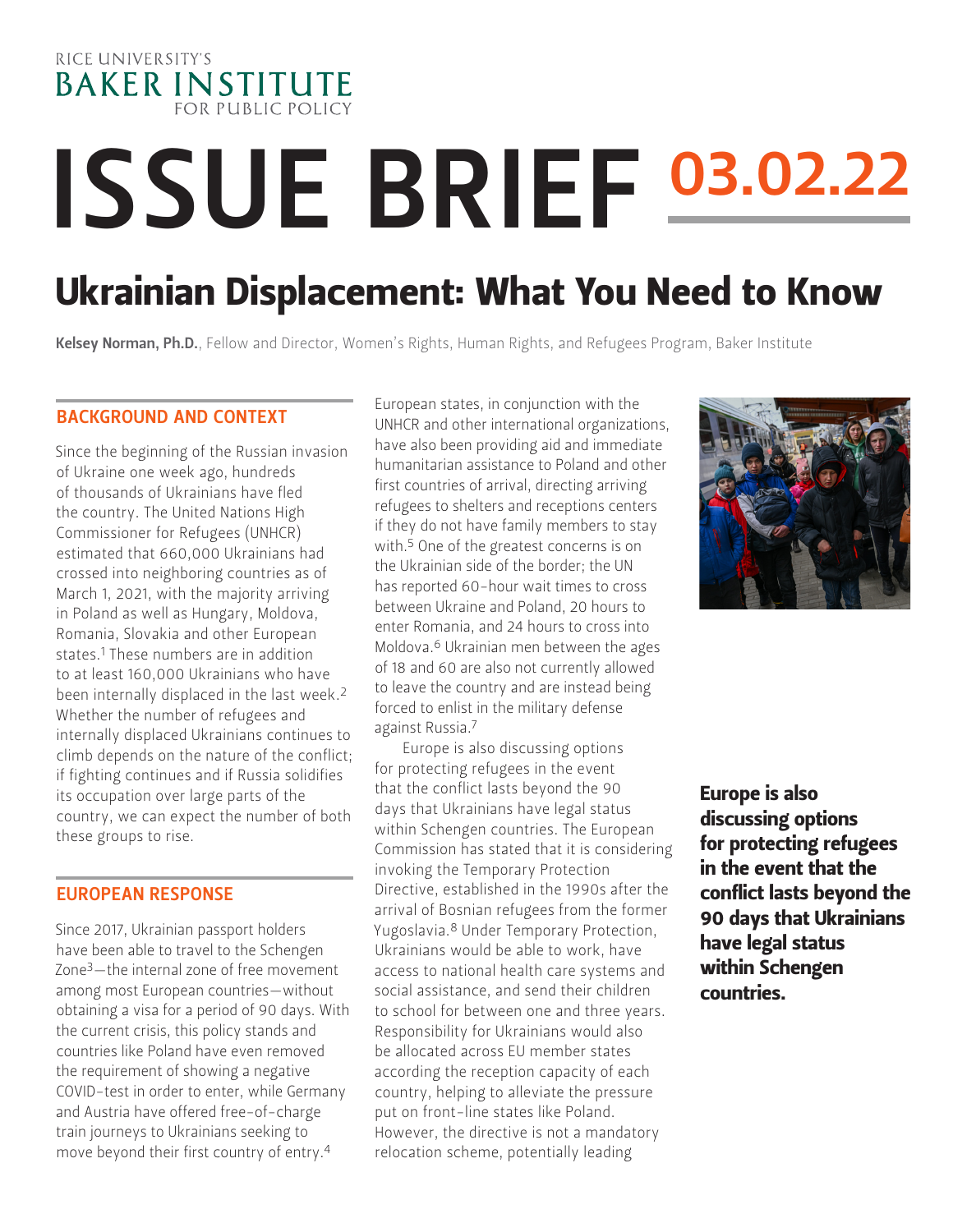While TPS is not a longterm solution, it would allow approximately 30,000 Ukrainians the ability to stay and work in the U.S. while waiting for further clarity about the possibility of returning to Ukraine if fighting ceases.

to the same problems seen in 2015 with the arrival of more than 1 million Syrian refugees in the EU. Some states—including Slovakia and Hungary—reneged from proposals to allocate the responsibility of refugees equally across the EU, ultimately derailing efforts to accommodate Syrians. When European states were unable to agree on an internal political solution to the presence of Syrian refugees and other nationalities, they turned to a process of outsourcing refugee hosting by paying countries like Turkey and Libya to host them instead and prevent their onward movement.9

At present, the willingness to receive, reallocate Ukrainian refugees across the EU, and look for medium- to long-term solutions points to lessons learned from 2015. A 2020 European Commission document acknowledged, "As our experience during the 2015 refugee crisis also shows, the Union needs a structured approach to handle crisis in order to avoid *ad hoc* responses."10 However, analysts and scholars have also argued that the willingness from European countries to accommodate Ukrainians results from racist or prejudiced views about which types of refugees deserve protection. Refugees from the Middle East and Africa are still languishing in deplorable conditions in camps on Greek islands, not allowed to cross to mainland Greece; and just last year, Europe deployed troops to prevent predominantly Middle Eastern asylum seekers from crossing the border between Belarus and Poland. In a very clear double standard, African and Middle Eastern asylum seekers who had been residing in Ukraine have been unable to flee to Poland over the last week, even as Ukrainian citizens have been allowed to cross.11

## A POSSIBLE U.S. RESPONSE

While the arrival of Ukrainian refugees is a less pressing issue for the U.S. than for Europe due simply to geography, the U.S. can nonetheless take steps to assist Ukrainians. First, a bipartisan commission of 42 senators—40 Democrats and two Republicans—have urged the Biden administration to offer Ukrainians already in the U.S. access to Temporary Protected Status (TPS), a designation that would allow them to remain legally in the U.S. while the current conflict continues.<sup>12</sup> The Department of Homeland Security can authorize TPS for any nationality for a period of 6, 12, or 18 months.<sup>13</sup> At present, Haitians, Hondurans, and Syrians, as well as other nationalities, have temporary protection. While TPS is not a long-term solution, it would allow approximately 30,000 Ukrainians the ability to stay and work in the U.S. while waiting for further clarity about the possibility of returning to Ukraine if fighting ceases.14

Second, the U.S. could facilitate easier visa access for Ukrainians to come to the U.S. to reunite with family members. Unlike in Europe, Ukrainians cannot arrive in the U.S. without first obtaining a visa and demonstrating that they have the financial resources to support themselves during their stay. If the financial requirement were waived—as well as the requirement that Ukrainians have a clear intent to return to Ukraine within a short period—and if Ukrainians were able to obtain visas on arrival in the U.S., they could travel from countries like Poland and safely stay with family members in the U.S. while waiting out the crisis.15

Finally, if Ukrainian displacement becomes protracted, the U.S. could consider resettling Ukrainians from countries of first arrival and giving them access to permanent residency in America. In the 1990s, during the last large-scale outward migration of refugees from Europe, the U.S. resettled 130,000 Bosnians forced to flee ethnic cleansing. Many were resettled to the Midwest, revitalizing cities like St. Louis and contributing economically and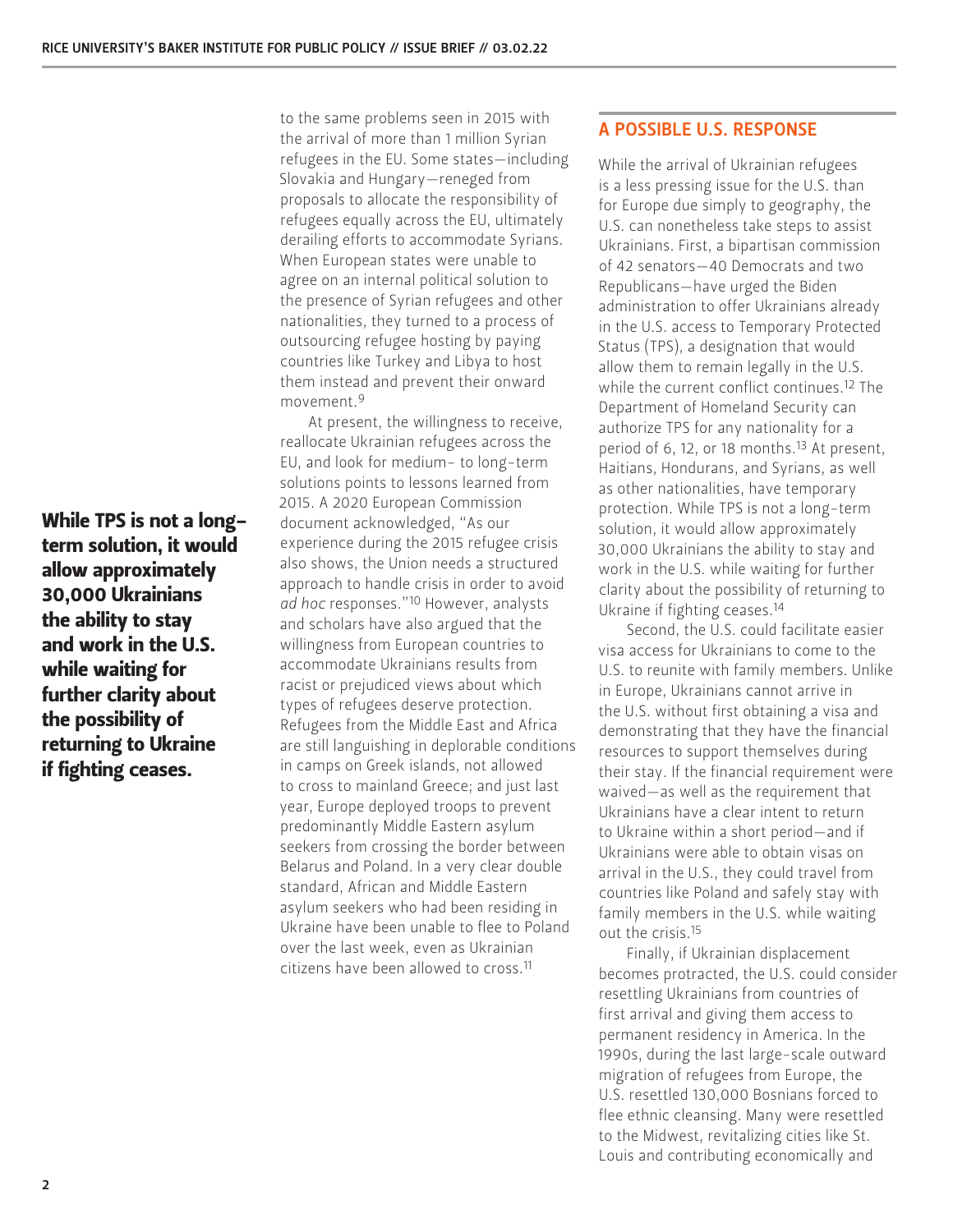culturally to their new communities. If fighting continues and a return to Ukraine becomes infeasible, the U.S. will need to consider long-term pathways for protecting Ukrainians.

### LOOKING AHEAD

The forced migration of individuals whether from Europe or anywhere in the world—is always dismaying and of grave concern, but the displacement of Ukrainians need not be a crisis. At present, national European authorities, in collaboration with UN institutions and international nongovernmental organizations, are responding with swift and timely policies to accommodate and host those who have been forced to flee their homes. In the best-case scenario, the Russian invasion and subsequent fighting can be resolved diplomatically and those who fled—whether internally or across international borders—will be able to return home. However, the EU, the U.S., and other countries need to anticipate and plan for multiple pathways to medium- and long-term protection in the event that the conflict continues. The positive reception displayed by Europe toward Ukrainians thus far, while commendable, should also be extended to others seeking protection within its borders, regardless of nationality and race.

#### ENDNOTES

1. UNHCR, "UNHCR mobilizing to aid forcibly displaced in Ukraine and neighbouring countries," March 1, 2022, [https://www.unhcr.org/news/](https://www.unhcr.org/news/briefing/2022/3/621deda74/unhcr-mobilizing-aid-forcibly-displaced-ukraine-neighbouring-countries.html) [briefing/2022/3/621deda74/unhcr](https://www.unhcr.org/news/briefing/2022/3/621deda74/unhcr-mobilizing-aid-forcibly-displaced-ukraine-neighbouring-countries.html)[mobilizing-aid-forcibly-displaced-ukraine](https://www.unhcr.org/news/briefing/2022/3/621deda74/unhcr-mobilizing-aid-forcibly-displaced-ukraine-neighbouring-countries.html)[neighbouring-countries.html](https://www.unhcr.org/news/briefing/2022/3/621deda74/unhcr-mobilizing-aid-forcibly-displaced-ukraine-neighbouring-countries.html).

2. This figure does not include the more than 1 million previously internally displaced Ukrainians. *BBC*, "Ukraine crisis: How many refugees and where might they go?" March 1, 2022, [https://www.bbc.com/](https://www.bbc.com/news/world-60555472) [news/world-60555472](https://www.bbc.com/news/world-60555472).

3. The Schengen Zone is an area comprised of 26 European countries that agreed to abolish all internal passport and border controls, allowing the area to function as a single jurisdiction for the purposes of travel.

4. Jorge Liboreiro and Shona Murray, "Brussels will apply a never-used EU law to host Ukrainian refugees. How does it work?" Euronews, February 28, 2022, [https://www.euronews.com/](https://www.euronews.com/my-europe/2022/02/28/brussels-will-apply-a-never-used-eu-law-to-host-ukrainian-refugees-how-does-it-work) [my-europe/2022/02/28/brussels-will](https://www.euronews.com/my-europe/2022/02/28/brussels-will-apply-a-never-used-eu-law-to-host-ukrainian-refugees-how-does-it-work)[apply-a-never-used-eu-law-to-host](https://www.euronews.com/my-europe/2022/02/28/brussels-will-apply-a-never-used-eu-law-to-host-ukrainian-refugees-how-does-it-work)[ukrainian-refugees-how-does-it-work](https://www.euronews.com/my-europe/2022/02/28/brussels-will-apply-a-never-used-eu-law-to-host-ukrainian-refugees-how-does-it-work).

5 "UNHCR mobilizing," March 1, 2022. 6. Ibid.

7. Justin Spike and Vanessa Gera, "With men fighting in Ukraine, women and children flee alone," Associated Press via *Washington Post*, March 1, 2022, [https://](https://www.washingtonpost.com/world/with-men-fighting-in-ukraine-women-and-children-flee-alone/2022/03/01/e7dd7cec-9985-11ec-9987-9dceee62a3f6_story.html) [www.washingtonpost.com/world/with](https://www.washingtonpost.com/world/with-men-fighting-in-ukraine-women-and-children-flee-alone/2022/03/01/e7dd7cec-9985-11ec-9987-9dceee62a3f6_story.html)[men-fighting-in-ukraine-women-and](https://www.washingtonpost.com/world/with-men-fighting-in-ukraine-women-and-children-flee-alone/2022/03/01/e7dd7cec-9985-11ec-9987-9dceee62a3f6_story.html)[children-flee-alone/2022/03/01/e7dd7cec-](https://www.washingtonpost.com/world/with-men-fighting-in-ukraine-women-and-children-flee-alone/2022/03/01/e7dd7cec-9985-11ec-9987-9dceee62a3f6_story.html)[9985-11ec-9987-9dceee62a3f6\\_story.html](https://www.washingtonpost.com/world/with-men-fighting-in-ukraine-women-and-children-flee-alone/2022/03/01/e7dd7cec-9985-11ec-9987-9dceee62a3f6_story.html).

8 Jorge Liboreiro and Shona Murray, "Brussels will apply a never-used EU law to host Ukrainian refugees. How does it work?" Euronews, February 28, 2022, [https://www.euronews.com/](https://www.euronews.com/my-europe/2022/02/28/brussels-will-apply-a-never-used-eu-law-to-host-ukrainian-refugees-how-does-it-work) [my-europe/2022/02/28/brussels-will](https://www.euronews.com/my-europe/2022/02/28/brussels-will-apply-a-never-used-eu-law-to-host-ukrainian-refugees-how-does-it-work)[apply-a-never-used-eu-law-to-host](https://www.euronews.com/my-europe/2022/02/28/brussels-will-apply-a-never-used-eu-law-to-host-ukrainian-refugees-how-does-it-work)[ukrainian-refugees-how-does-it-work](https://www.euronews.com/my-europe/2022/02/28/brussels-will-apply-a-never-used-eu-law-to-host-ukrainian-refugees-how-does-it-work).

9. Kelsey P. Norman, "Rich Countries Cannot Outsource Their Migration Dilemmas. The Only Solution Is to Make Legal Immigration Easier," *Foreign Affairs*, January 5, 2022, [https://www.foreignaffairs.](https://www.foreignaffairs.com/articles/europe/2022-01-05/rich-countries-cannot-outsource-their-migration-dilemmas) [com/articles/europe/2022-01-05/](https://www.foreignaffairs.com/articles/europe/2022-01-05/rich-countries-cannot-outsource-their-migration-dilemmas) [rich-countries-cannot-outsource-their](https://www.foreignaffairs.com/articles/europe/2022-01-05/rich-countries-cannot-outsource-their-migration-dilemmas)[migration-dilemmas.](https://www.foreignaffairs.com/articles/europe/2022-01-05/rich-countries-cannot-outsource-their-migration-dilemmas)

10. European Commission, "Proposal for a Regulation of the European Parliament and of the Council addressing situations of crisis and force majeure in the field of migration and asylum,"

September 23, 2020, [https://eur-lex.](https://eur-lex.europa.eu/legal-content/EN/TXT/PDF/?uri=CELEX:52020PC0613&from=EN) [europa.eu/legal-content/EN/TXT/PDF/?uri=](https://eur-lex.europa.eu/legal-content/EN/TXT/PDF/?uri=CELEX:52020PC0613&from=EN) [CELEX:52020PC0613&from=EN](https://eur-lex.europa.eu/legal-content/EN/TXT/PDF/?uri=CELEX:52020PC0613&from=EN).

11. [https://www.unhcr.org/news/](https://www.unhcr.org/news/briefing/2022/3/621deda74/unhcr-mobilizing-aid-forcibly-displaced-ukraine-neighbouring-countries.html) [briefing/2022/3/621deda74/unhcr](https://www.unhcr.org/news/briefing/2022/3/621deda74/unhcr-mobilizing-aid-forcibly-displaced-ukraine-neighbouring-countries.html)[mobilizing-aid-forcibly-displaced-ukraine](https://www.unhcr.org/news/briefing/2022/3/621deda74/unhcr-mobilizing-aid-forcibly-displaced-ukraine-neighbouring-countries.html)[neighbouring-countries.html.](https://www.unhcr.org/news/briefing/2022/3/621deda74/unhcr-mobilizing-aid-forcibly-displaced-ukraine-neighbouring-countries.html)